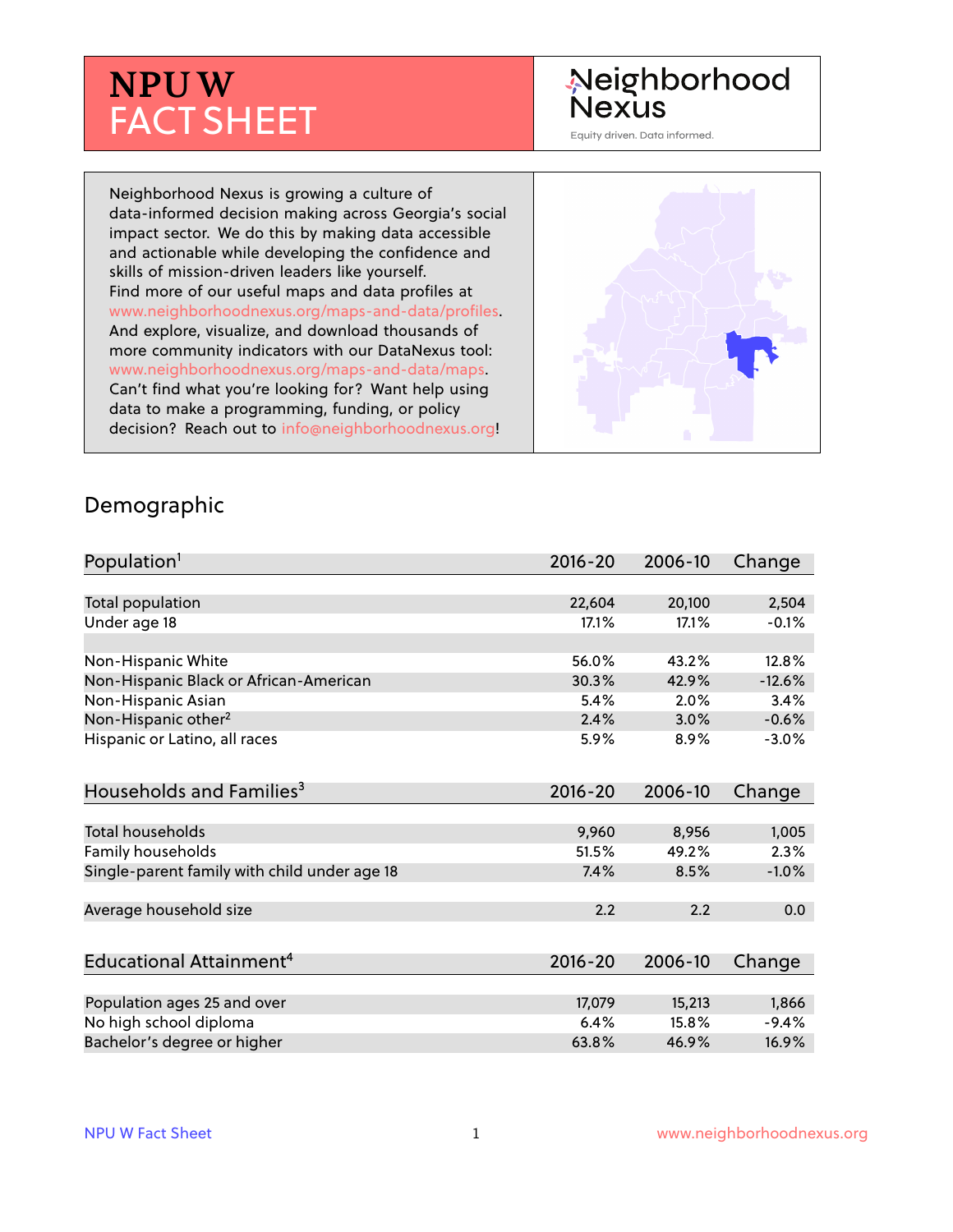## Change Measures, continued...

| Employment <sup>5</sup>                            | $2016 - 20$ | 2006-10  | Change   |
|----------------------------------------------------|-------------|----------|----------|
|                                                    |             |          |          |
| Total workers residing in NPU                      | 11,782      | 9,131    | 2,651    |
| Workers with earnings \$1250/month or less         | 12.8%       | 23.1%    | $-10.3%$ |
| Workers with earnings \$1251/month to \$3333/month | 20.8%       | 45.7%    | $-24.8%$ |
| Workers with earnings greater than \$3333/month    | 66.4%       | 31.2%    | 35.2%    |
| Total jobs located in NPU                          | 7,018       | 5,092    | 1,926    |
| Jobs with earnings \$1250/month or less            | 30.2%       | 24.6%    | 5.6%     |
| Jobs with earnings \$1251/month to \$3333/month    | 36.4%       | 54.9%    | $-18.5%$ |
| Jobs with earnings greater than \$3333/month       | 33.4%       | 20.5%    | 12.9%    |
|                                                    |             |          |          |
| Jobs/workers ratio                                 | 0.6         | 0.6      | 0.0      |
| Income and Poverty <sup>6</sup>                    | $2016 - 20$ | 2006-10  | Change   |
|                                                    |             |          |          |
| Median household income                            | \$90,312    | \$56,053 | \$34,260 |
|                                                    |             |          |          |
| Population for whom poverty status is determined   | 22,204      | 19,777   | 2,427    |
| Population below poverty                           | 12.4%       | 19.1%    | $-6.7%$  |
|                                                    |             |          |          |
| Housing <sup>7</sup>                               | $2016 - 20$ | 2006-10  | Change   |
| Total housing units                                | 11,032      | 10,503   | 529      |
| Occupied housing units                             | 90.3%       | 85.3%    | 5.0%     |
| Vacant housing units                               | 9.7%        | 14.7%    | $-5.0%$  |
|                                                    |             |          |          |
| Occupied housing units                             | 9,960       | 8,956    | 1,005    |
| Owner occupied housing units                       | 65.9%       | 68.7%    | $-2.8%$  |
| Renter occupied housing units                      | 34.1%       | 31.3%    | 2.8%     |
|                                                    |             |          |          |
| Access to a Vehicle <sup>8</sup>                   | $2016 - 20$ | 2006-10  | Change   |
|                                                    |             |          |          |
| Occupied housing units                             | 9,960       | 8,956    | 1,005    |
| No vehicle available                               | 9.4%        | 14.1%    | $-4.7%$  |
|                                                    |             |          |          |
| Crime Rates, per 10,000 Population <sup>9</sup>    | 2017-21     | 2012-16  | Change   |
|                                                    |             |          |          |
| All Part I crimes                                  | 397.5       | 578.1    | $-180.7$ |
| Violent crime                                      | 46.7        | 74.0     | $-27.3$  |
| Murder                                             | 0.9         | 1.1      | $-0.2$   |
| Robbery                                            | 21.1        | 45.6     | $-24.5$  |
| Aggravated assault                                 | 24.7        | 27.3     | $-2.6$   |
| Property crime                                     | 350.7       | 504.1    | $-153.4$ |
| <b>Burglary</b>                                    | 54.9        | 118.3    | $-63.4$  |
| Larceny                                            | 246.9       | 291.5    | $-44.5$  |
| Vehicle theft                                      | 48.8        | 94.4     | $-45.5$  |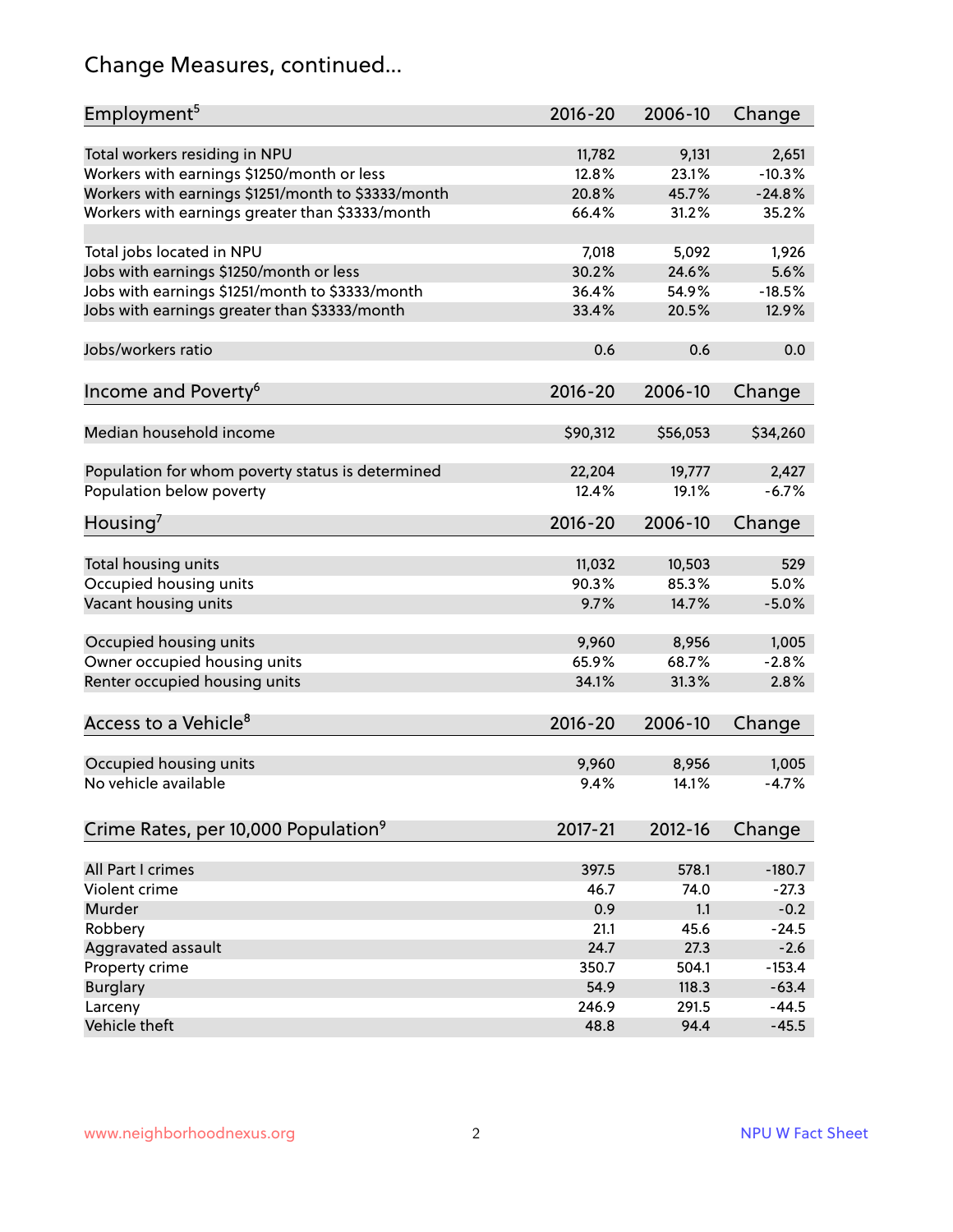## Current Data: Demographic

| Sex and Age, 2016-20 <sup>10</sup>                    | <b>Estimate</b> | Margin of Error |
|-------------------------------------------------------|-----------------|-----------------|
| Total population                                      | 22,604          | $\pm$ 1,493     |
| Male                                                  | 51.1%           | $\pm$ 3.2%      |
| Female                                                | 48.9%           | ±2.0%           |
| Under 5 years                                         | 6.4%            | $\pm 1.2\%$     |
| 5 to 9 years                                          | 5.7%            | $\pm 1.1\%$     |
| 10 to 14 years                                        | 3.7%            | $\pm 1.2\%$     |
| 15 to 19 years                                        | 3.1%            | $\pm$ 0.9%      |
| 20 to 24 years                                        | 5.6%            | $\pm 1.8\%$     |
| 25 to 34 years                                        | 27.3%           | $\pm 2.7\%$     |
| 35 to 44 years                                        | 19.0%           | $\pm 2.2\%$     |
| 45 to 54 years                                        | 11.9%           | $\pm 1.5\%$     |
| 55 to 59 years                                        | 4.0%            | $\pm1.0\%$      |
| 60 to 64 years                                        | 3.4%            | $\pm$ 0.8%      |
| 65 to 74 years                                        | 5.8%            | $\pm 1.3\%$     |
| 75 to 84 years                                        | 2.9%            | $\pm$ 0.9%      |
| 85 years and over                                     | 1.2%            | $\pm$ 0.7%      |
| Median age (years)                                    | 34.4            | $\pm$ 0.3       |
| Race and Ethnicity, 2016-20 <sup>11</sup>             | Estimate        | Margin of Error |
| <b>Total population</b>                               | 22,604          | $\pm$ 1,493     |
| Hispanic or Latino (of any race)                      | 5.9%            | $\pm1.8\%$      |
| Not Hispanic or Latino                                | 94.1%           | $\pm 2.0\%$     |
| White alone                                           | 56.0%           | $\pm 2.9\%$     |
| Black or African American alone                       | 30.3%           | $\pm 3.6\%$     |
| American Indian and Alaska Native alone               | 0.2%            | $\pm$ 0.2%      |
| Asian alone                                           | 5.4%            | $\pm 2.8\%$     |
| Native Hawaiian and other Pacific Islander alone      | 0.0%            | $\pm$ 0.2%      |
| Some other race alone                                 | 0.2%            | $\pm$ 0.3%      |
| Two or more races                                     | 2.1%            | ±0.8%           |
| U.S. Citizenship Status, 2016-20 <sup>12</sup>        | <b>Estimate</b> | Margin of Error |
| Foreign-born population                               | 1,274           | $\pm$ 346       |
| Naturalized U.S. citizen                              | 63.5%           | $\pm$ 9.3%      |
| Not a U.S. citizen                                    | 36.5%           | $\pm$ 10.4%     |
| Citizen, Voting Age Population, 2016-20 <sup>13</sup> | <b>Estimate</b> | Margin of Error |
| Citizen, 18 and over population                       | 18,285          | $\pm$ 1,192     |
| Male                                                  | 50.3%           | $\pm$ 4.0%      |
| Female                                                | 49.7%           | $\pm 2.2\%$     |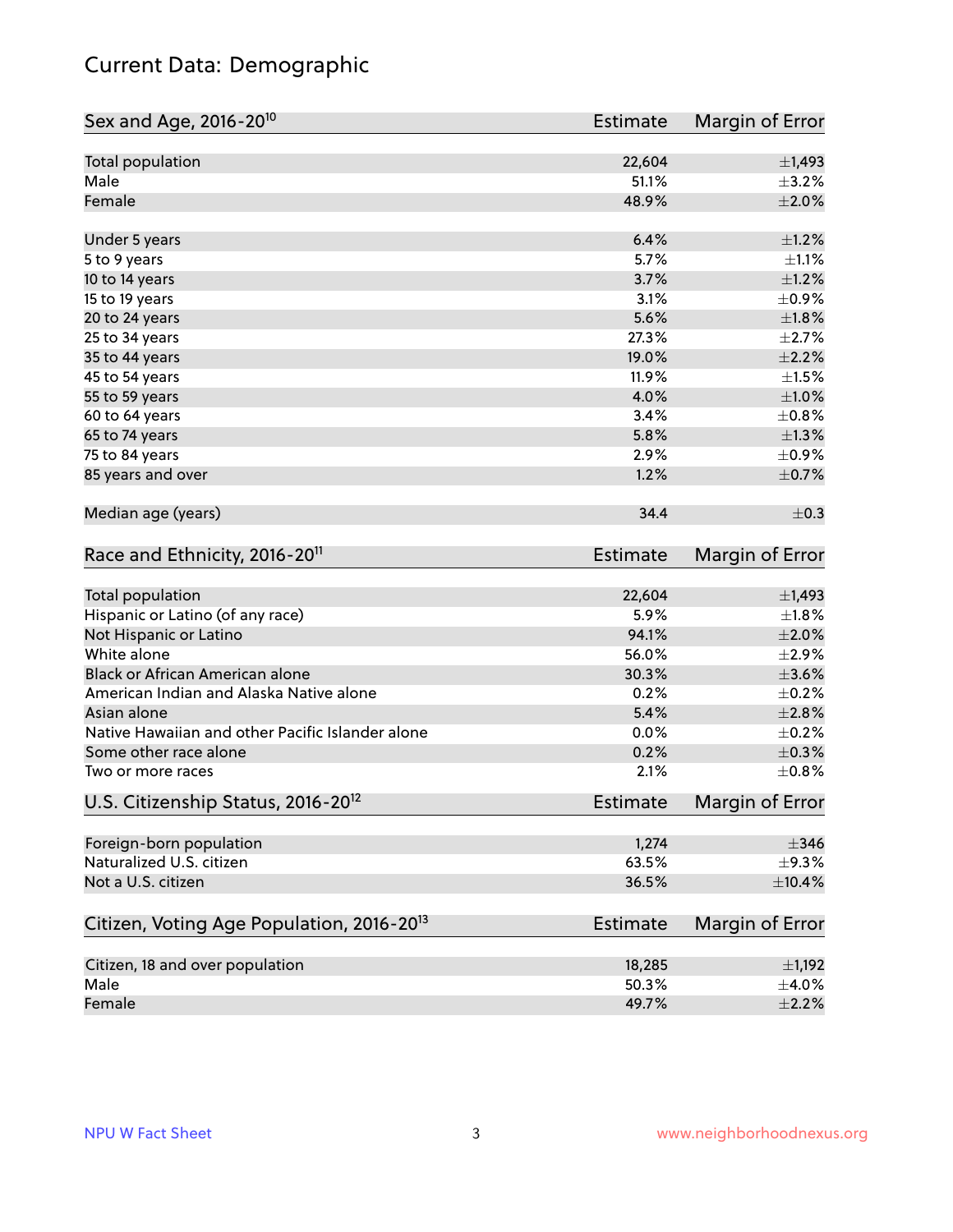#### Current Data: Economic

| Income, 2016-20 <sup>14</sup>                                     | <b>Estimate</b> | Margin of Error |
|-------------------------------------------------------------------|-----------------|-----------------|
| All households                                                    | 9,960           | $\pm$ 555       |
| Less than \$10,000                                                | 5.7%            | $\pm 2.1\%$     |
| \$10,000 to \$14,999                                              | 3.3%            | $\pm 1.3\%$     |
| \$15,000 to \$24,999                                              | 3.9%            | $\pm 1.5\%$     |
| \$25,000 to \$34,999                                              | 7.4%            | $\pm 2.3\%$     |
| \$35,000 to \$49,999                                              | 12.1%           | ±3.4%           |
| \$50,000 to \$74,999                                              | 11.2%           | $\pm 2.3\%$     |
| \$75,000 to \$99,999                                              | 10.4%           | $\pm 2.1\%$     |
| \$100,000 to \$149,999                                            | 15.6%           | $\pm 2.5\%$     |
| \$150,000 to \$199,999                                            | 14.4%           | $\pm 3.0\%$     |
| \$200,000 or more                                                 | 15.9%           | $\pm 2.9\%$     |
| Median household income (dollars)                                 | \$90,312        | $\pm$ 4,773     |
| Mean household income (dollars)                                   | \$116,812       | $\pm$ 8,137     |
|                                                                   |                 |                 |
| Households with earnings                                          | 87.3%           | $\pm 2.6\%$     |
| Mean earnings (dollars)                                           | \$122,231       | $\pm$ 8,994     |
| Households with Social Security                                   | 15.0%           | $\pm 2.6\%$     |
| Mean Social Security income (dollars)                             | \$15,528        | $\pm 727$       |
| Households with retirement income                                 | 11.6%           | $\pm 2.5\%$     |
| Mean retirement income (dollars)                                  | \$23,588        | $\pm$ 7,530     |
| Households with Supplemental Security Income                      | 5.6%            | $\pm 2.3\%$     |
| Mean Supplemental Security Income (dollars)                       | \$7,590         | $\pm$ 2,387     |
| Households with cash public assistance income                     | 2.5%            | $\pm 2.1\%$     |
| Mean cash public assistance income (dollars)                      | \$363           | $\pm$ 307       |
| Households with Food Stamp/SNAP benefits in the past 12<br>months | 6.6%            | $\pm 2.0\%$     |
| Family households                                                 | 5,128           | $\pm$ 459       |
| Less than \$10,000                                                | 2.1%            | $\pm 1.5\%$     |
| \$10,000 to \$14,999                                              | 2.0%            | $\pm 1.5\%$     |
| \$15,000 to \$24,999                                              | 3.5%            | $\pm 1.9\%$     |
| \$25,000 to \$34,999                                              | 5.8%            | $\pm$ 3.3%      |
| \$35,000 to \$49,999                                              | 7.6%            | ±3.4%           |
| \$50,000 to \$74,999                                              | 6.9%            | $\pm 2.2\%$     |
| \$75,000 to \$99,999                                              | 10.7%           | $\pm 2.9\%$     |
| \$100,000 to \$149,999                                            | 16.4%           | $\pm$ 3.4%      |
| \$150,000 to \$199,999                                            | 21.1%           | $\pm$ 5.3%      |
| \$200,000 or more                                                 | 23.8%           | ±4.8%           |
| Median family income (dollars)                                    | \$134,078       | $\pm$ 8,713     |
| Mean family income (dollars)                                      | \$146,316       | ±10,388         |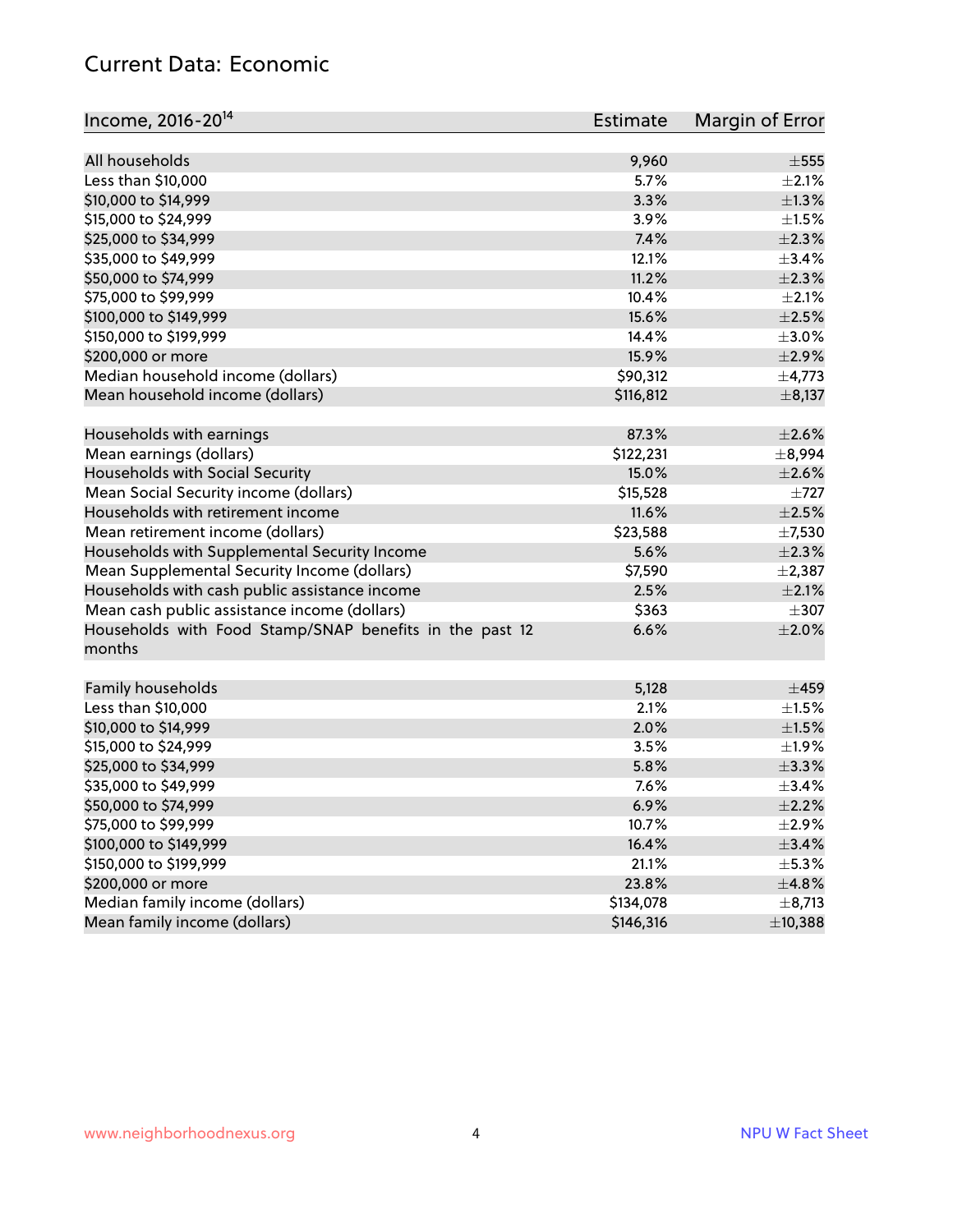## Current Data: Economic, continued...

| Income, 2016-20, continued <sup>15</sup>                              | <b>Estimate</b> | Margin of Error        |
|-----------------------------------------------------------------------|-----------------|------------------------|
|                                                                       |                 |                        |
| Nonfamily households                                                  | 4,832           | $\pm$ 502              |
| Median nonfamily income (dollars)                                     | \$56,625        | ±3,870                 |
| Mean nonfamily income (dollars)                                       | \$82,853        | ±12,062                |
| Median earnings for workers (dollars)                                 | \$56,325        | $\pm$ 2,445            |
| Median earnings for male full-time, year-round workers<br>(dollars)   | \$77,232        | ±4,316                 |
| Median earnings for female full-time, year-round workers<br>(dollars) | \$72,783        | ±3,929                 |
| Per capita income (dollars)                                           | \$54,614        | ±4,094                 |
| Families Below Poverty Level, 2016-20 <sup>16</sup>                   | Estimate        | <b>Margin of Error</b> |
|                                                                       |                 |                        |
| <b>All Families</b>                                                   | 5,128           | $\pm 459$              |
| Percent below poverty                                                 | 5.5%            | $+2.3%$                |
| Families with related children under 18 years                         | 2,187           | $\pm$ 335              |
| Percent below poverty                                                 | 11.5%           | ±5.3%                  |
| Families with related children under 5 years only                     | 658             | $\pm$ 188              |
| Percent below poverty                                                 | 3.6%            | $\pm$ 9.4%             |
| Married couple families                                               | 3,428           | $\pm$ 394              |
| Percent below poverty                                                 | 1.8%            | $\pm1.7\%$             |
| Married couple families with related children under 18 years          | 1,339           | $\pm 207$              |
| Percent below poverty                                                 | 3.1%            | $\pm$ 3.9%             |
| Married couple families with related children under 5 years           | 492             | $\pm$ 143              |
| Percent below poverty                                                 | $0.0\%$         | ±7.3%                  |
| Families with female householder, no spouse present                   | 1,236           | $\pm 296$              |
| Percent below poverty                                                 | 11.5%           | $\pm$ 6.5%             |
| Families with female householder, no spouse present with              | 583             | $+225$                 |
| related children under 18 years                                       |                 |                        |
| Percent below poverty                                                 | 24.1%           | ±11.7%                 |
| Families with female householder, no spouse present with              | 92              | $\pm 80$               |
| related children under 5 years                                        |                 |                        |
| Percent below poverty                                                 | 18.4%           | ±35.8%                 |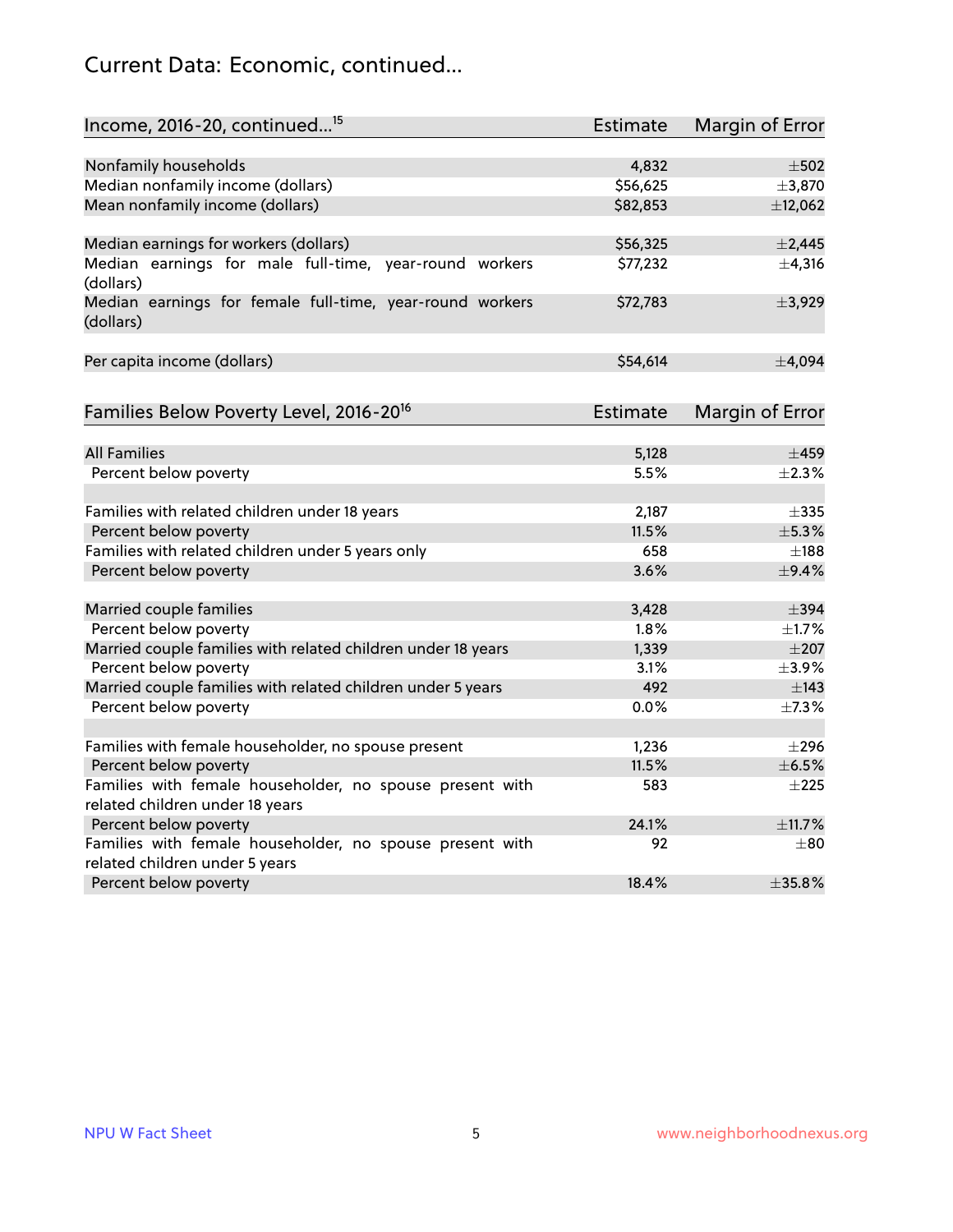#### Current Data: Economic, continued...

| People Below Poverty Level, 2016-20 <sup>17</sup> | <b>Estimate</b> | Margin of Error |
|---------------------------------------------------|-----------------|-----------------|
|                                                   |                 |                 |
| Total population                                  | 22,204          | $\pm$ 1,491     |
| Percent below poverty                             | 12.4%           | ±3.3%           |
| Population under 18 years                         | 3,829           | $\pm$ 521       |
| Percent below poverty                             | 18.8%           | $\pm$ 6.1%      |
| Population 18 years and over                      | 18,375          | ±1,174          |
| Percent below poverty                             | 11.1%           | $\pm 2.5\%$     |
| Population 18 to 64 years                         | 16,258          | ±1,105          |
| Percent below poverty                             | 10.7%           | $\pm 2.7\%$     |
| Population 65 years and over                      | 2,118           | $\pm$ 394       |
| Percent below poverty                             | 14.0%           | $\pm$ 6.6%      |

| Poverty by Race/Ethnicity, 2016-20 <sup>18</sup><br>Estimate |        | Margin of Error |  |
|--------------------------------------------------------------|--------|-----------------|--|
|                                                              |        |                 |  |
| Non-Hispanic White population                                | 12,529 | $\pm$ 1,061     |  |
| Percent below poverty                                        | 8.7%   | $\pm$ 4.4%      |  |
| <b>Black population</b>                                      | 6,742  | $\pm$ 954       |  |
| Percent below poverty                                        | 23.5%  | $\pm$ 6.6%      |  |
| Asian population                                             | 1,258  | $\pm 636$       |  |
| Percent below poverty                                        | 1.5%   | $\pm$ 5.8%      |  |
| Hispanic or Latino population                                | 1,331  | $\pm 423$       |  |
| Percent below poverty                                        | 12.9%  | $\pm$ 13.6%     |  |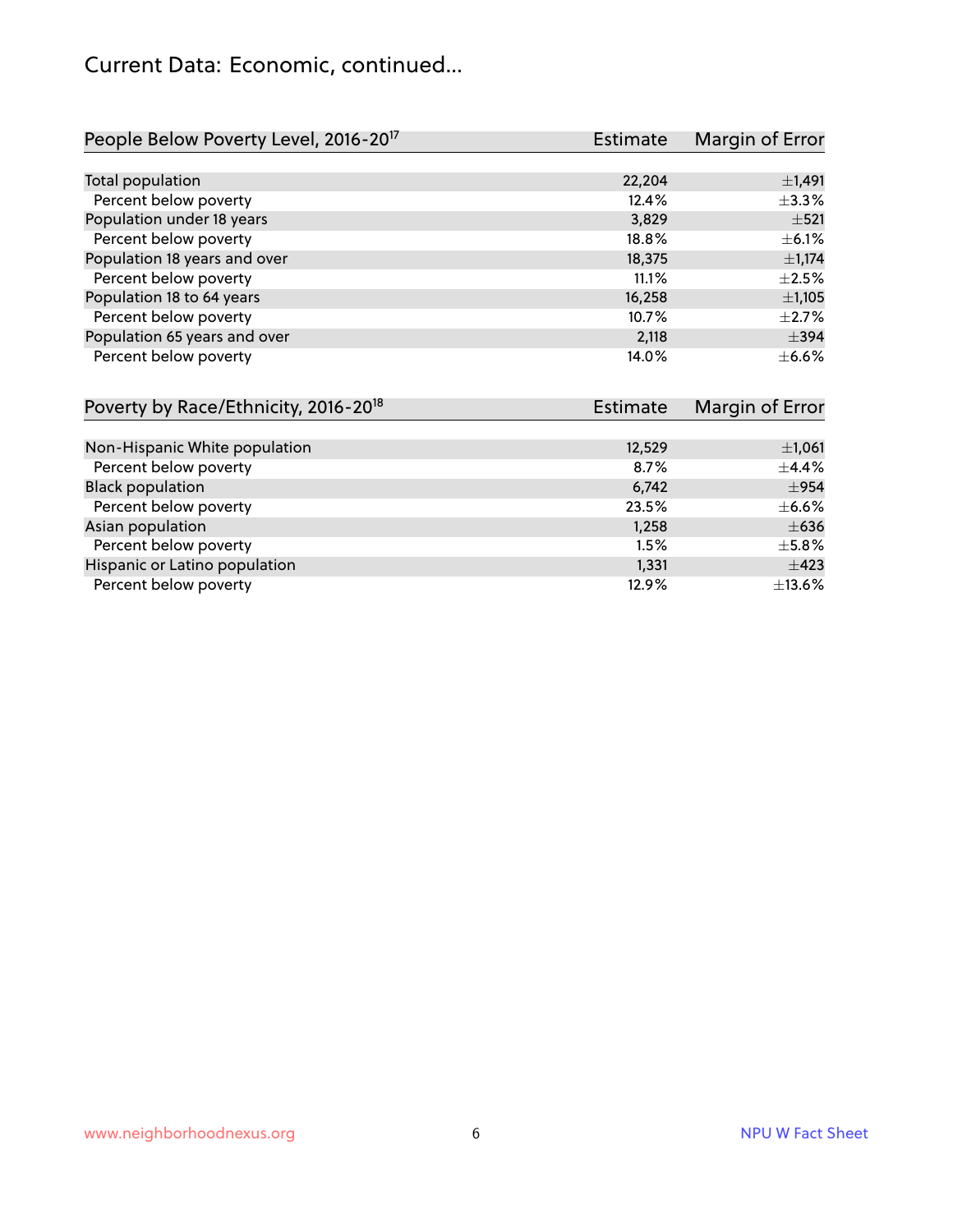## Current Data: Employment

| Employment Status, 2016-20 <sup>19</sup>                      | <b>Estimate</b> | Margin of Error |
|---------------------------------------------------------------|-----------------|-----------------|
|                                                               |                 |                 |
| Population 16 years and over                                  | 18,901          | ±1,311          |
| In labor force                                                | 79.6%           | $\pm$ 0.9%      |
| Civilian labor force                                          | 79.3%           | $\pm$ 0.9%      |
| Employed                                                      | 74.3%           | $\pm$ 1.4%      |
| Unemployed                                                    | 5.0%            | $\pm 2.0\%$     |
| <b>Armed Forces</b>                                           | 0.3%            | $\pm$ 0.9%      |
| Not in labor force                                            | 20.4%           | $\pm 2.6\%$     |
|                                                               |                 |                 |
| Civilian labor force                                          | 14,989          | $\pm$ 1,054     |
| <b>Unemployment Rate</b>                                      | 6.3%            | $\pm 2.5\%$     |
| Females 16 years and over                                     | 9,377           | $\pm 727$       |
| In labor force                                                | 78.4%           | $\pm 4.2\%$     |
| Civilian labor force                                          | 78.4%           | $\pm$ 4.2%      |
| Employed                                                      | 73.9%           | $\pm$ 4.2%      |
|                                                               |                 |                 |
| Own children of the householder under 6 years                 | 1,728           | $\pm$ 301       |
| All parents in family in labor force                          | 85.7%           | ±11.6%          |
|                                                               |                 |                 |
| Own children of the householder 6 to 17 years                 | 2,019           | $\pm 424$       |
| All parents in family in labor force                          | 83.7%           | $\pm$ 7.2%      |
|                                                               |                 |                 |
| Industry, 2016-20 <sup>20</sup>                               | Estimate        | Margin of Error |
|                                                               |                 |                 |
| Civilian employed population 16 years and over                | 14,041          | ±1,007          |
| Agriculture, forestry, fishing and hunting, and mining        | 0.5%            | $\pm$ 0.5%      |
| Construction                                                  | 4.7%            | $\pm1.5\%$      |
| Manufacturing                                                 | 3.1%            | ±1.0%           |
| Wholesale trade                                               | 2.3%            | $\pm1.0\%$      |
| Retail trade                                                  | 6.3%            | $\pm 1.6\%$     |
| Transportation and warehousing, and utilities                 | 4.2%            | $\pm 1.2\%$     |
| Information                                                   | 3.9%            | ±1.4%           |
| Finance and insurance, and real estate and rental and leasing | 6.4%            | $\pm1.5\%$      |
| Professional, scientific, and management, and administrative  | 26.4%           | $\pm$ 3.1%      |
| and waste management services                                 |                 |                 |
| Educational services, and health care and social assistance   | 18.7%           | $\pm 2.2\%$     |
| Arts, entertainment, and recreation, and accommodation and    | 13.4%           | ±3.3%           |
| food services                                                 |                 |                 |
| Other services, except public administration                  | 3.9%            | $\pm 1.5\%$     |
| Public administration                                         | 6.2%            | $\pm 2.0\%$     |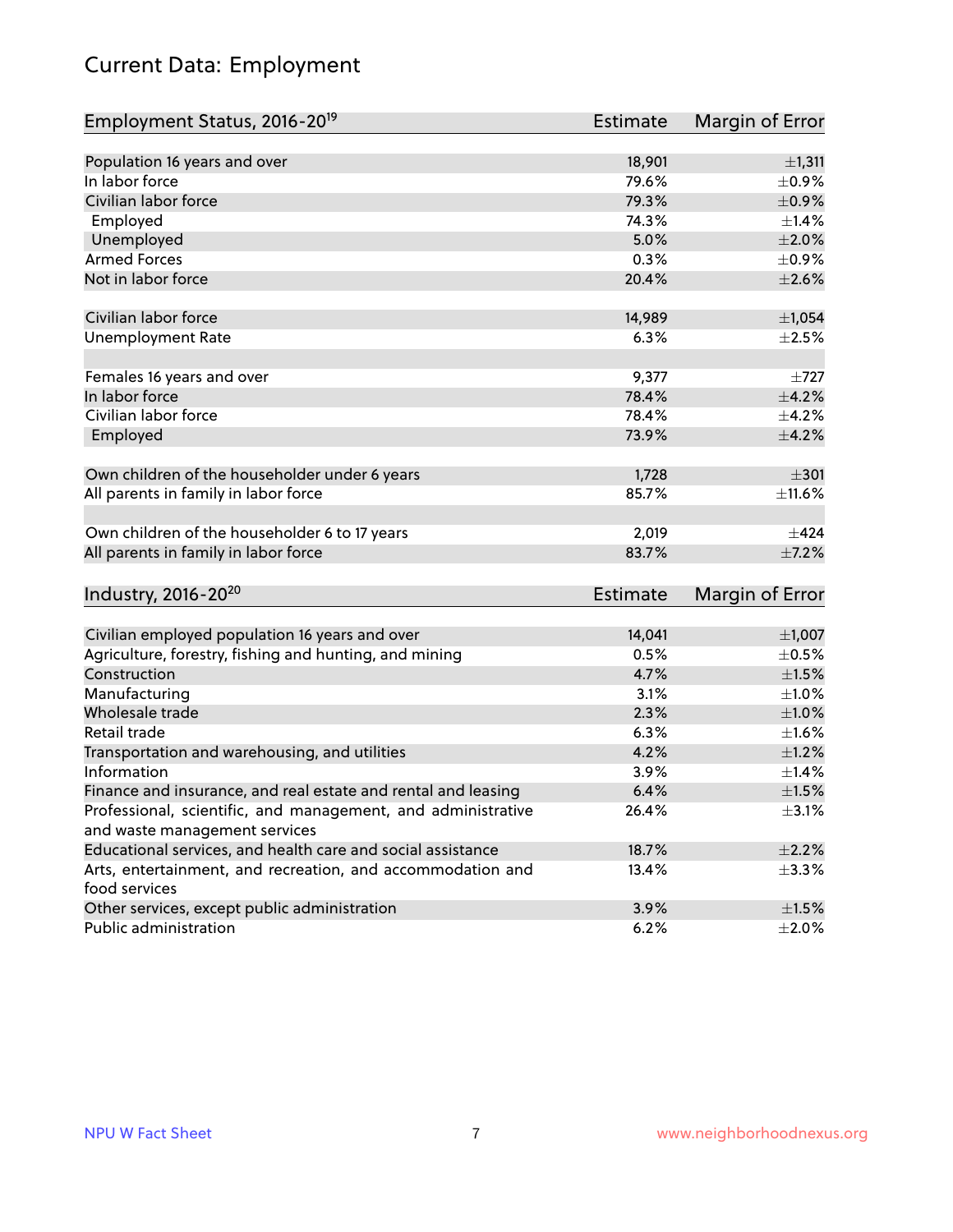## Current Data: Employment, continued...

| Occupation, 2016-20 <sup>21</sup>                            | Estimate        | Margin of Error |
|--------------------------------------------------------------|-----------------|-----------------|
| Civilian employed population 16 years and over               | 14,041          | $\pm$ 1,007     |
| Management, business, science, and arts occupations          | 64.0%           | $\pm$ 4.0%      |
| Service occupations                                          | 12.5%           | $\pm 2.6\%$     |
| Sales and office occupations                                 | 15.7%           | $\pm 2.4\%$     |
| Natural resources, construction, and maintenance occupations | 3.1%            | $\pm1.4\%$      |
| Production, transportation, and material moving occupations  | 4.6%            | $\pm 1.3\%$     |
| Class of Worker, 2016-20 <sup>22</sup>                       | <b>Estimate</b> | Margin of Error |
| Civilian employed population 16 years and over               | 14,041          | $\pm$ 1,007     |
| Private wage and salary workers                              | 77.3%           | $\pm 1.1\%$     |
| <b>Government workers</b>                                    | 15.1%           | $\pm 2.9\%$     |
| Self-employed in own not incorporated business workers       | 5.8%            | $\pm$ 1.4%      |
| Unpaid family workers                                        | 1.7%            | $\pm 2.5\%$     |
| Job Flows, 2019 <sup>23</sup>                                |                 | 2019            |
| Total Jobs in NPU                                            |                 | 7,018           |
| Held by residents of NPU                                     |                 | 8.2%            |
| Held by non-residents of NPU                                 |                 | 91.8%           |
| Jobs by Industry Sector, 2019 <sup>24</sup>                  |                 | 2019            |
| Total Jobs in NPU                                            |                 | 7,018           |
| <b>Goods Producing sectors</b>                               |                 | 7.8%            |
| Trade, Transportation, and Utilities sectors                 |                 | 10.2%           |
| All Other Services sectors                                   |                 |                 |
|                                                              |                 | 81.9%           |
| Total Jobs in NPU held by NPU residents                      |                 | 572             |
| <b>Goods Producing sectors</b>                               |                 | 7.3%            |
| Trade, Transportation, and Utilities sectors                 |                 | 8.0%            |
| All Other Services sectors                                   |                 | 84.6%           |
| Jobs by Earnings, 2019 <sup>25</sup>                         |                 | 2019            |
| Total Jobs in NPU                                            |                 | 7,018           |
| Jobs with earnings \$1250/month or less                      |                 | 30.2%           |
| Jobs with earnings \$1251/month to \$3333/month              |                 | 36.4%           |
| Jobs with earnings greater than \$3333/month                 |                 | 33.4%           |
|                                                              |                 |                 |
| Total Jobs in NPU held by NPU residents                      |                 | 572             |
| Jobs with earnings \$1250/month or less                      |                 | 25.2%           |
| Jobs with earnings \$1251/month to \$3333/month              |                 | 36.4%           |
| Jobs with earnings greater than \$3333/month                 |                 | 38.5%           |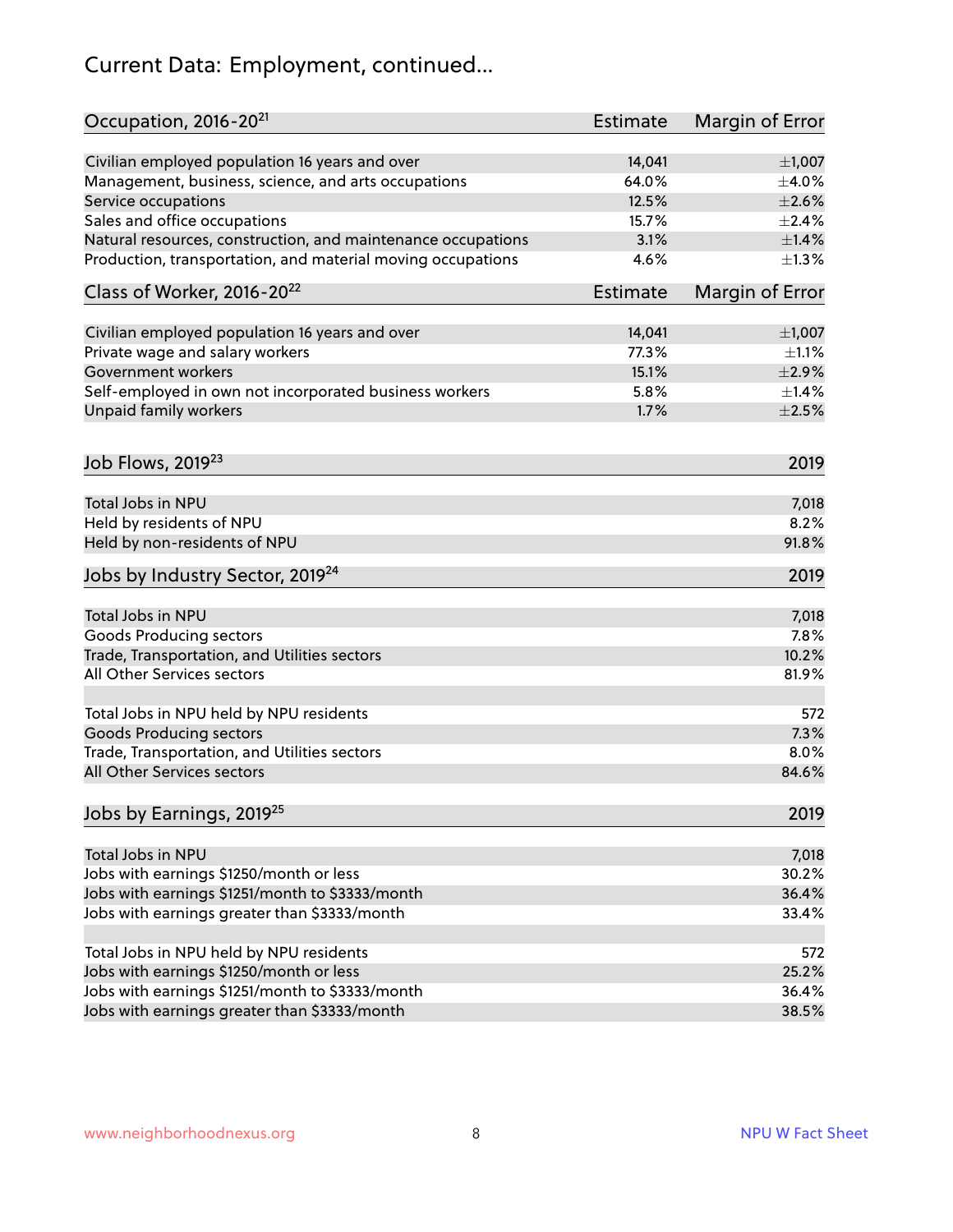## Current Data: Employment, continued...

| Jobs by Age of Worker, 2019 <sup>26</sup> | 2019  |
|-------------------------------------------|-------|
|                                           |       |
| Total Jobs in NPU                         | 7,018 |
| Jobs with workers age 29 or younger       | 30.9% |
| Jobs with workers age 30 to 54            | 53.9% |
| Jobs with workers age 55 or older         | 15.2% |
|                                           |       |
| Total Jobs in NPU held by NPU residents   | 572   |
| Jobs with workers age 29 or younger       | 21.3% |
| Jobs with workers age 30 to 54            | 64.0% |
| Jobs with workers age 55 or older         | 14.7% |

#### Current Data: Education

| School Enrollment, 2016-20 <sup>27</sup>       | Estimate | Margin of Error |
|------------------------------------------------|----------|-----------------|
|                                                |          |                 |
| Population 3 years and over enrolled in school | 4.355    | $\pm$ 568       |
| Nursery school, preschool                      | 12.0%    | $\pm$ 3.0%      |
| Kindergarten                                   | 5.7%     | $\pm$ 3.7%      |
| Elementary school (grades 1-8)                 | 38.9%    | $\pm$ 7.2%      |
| High school (grades 9-12)                      | 9.6%     | ±3.4%           |
| College or graduate school                     | 33.8%    | $\pm$ 5.2%      |

| Educational Attainment, 2016-20 <sup>28</sup> | <b>Estimate</b> | Margin of Error |
|-----------------------------------------------|-----------------|-----------------|
|                                               |                 |                 |
| Population 25 years and over                  | 17,079          | $\pm$ 1,126     |
| Less than 9th grade                           | 2.5%            | $\pm 1.1\%$     |
| 9th to 12th grade, no diploma                 | 3.8%            | $\pm 1.5\%$     |
| High school graduate (includes equivalency)   | 14.6%           | $\pm 2.5\%$     |
| Some college, no degree                       | 11.6%           | $\pm1.8\%$      |
| Associate's degree                            | 3.6%            | $\pm 1.1\%$     |
| Bachelor's degree                             | 35.0%           | $\pm$ 3.3%      |
| Graduate or professional degree               | 28.8%           | $\pm 2.8\%$     |
|                                               |                 |                 |
| Percent high school graduate or higher        | 93.6%           | $\pm$ 1.4%      |
| Percent bachelor's degree or higher           | 63.8%           | $\pm$ 3.2%      |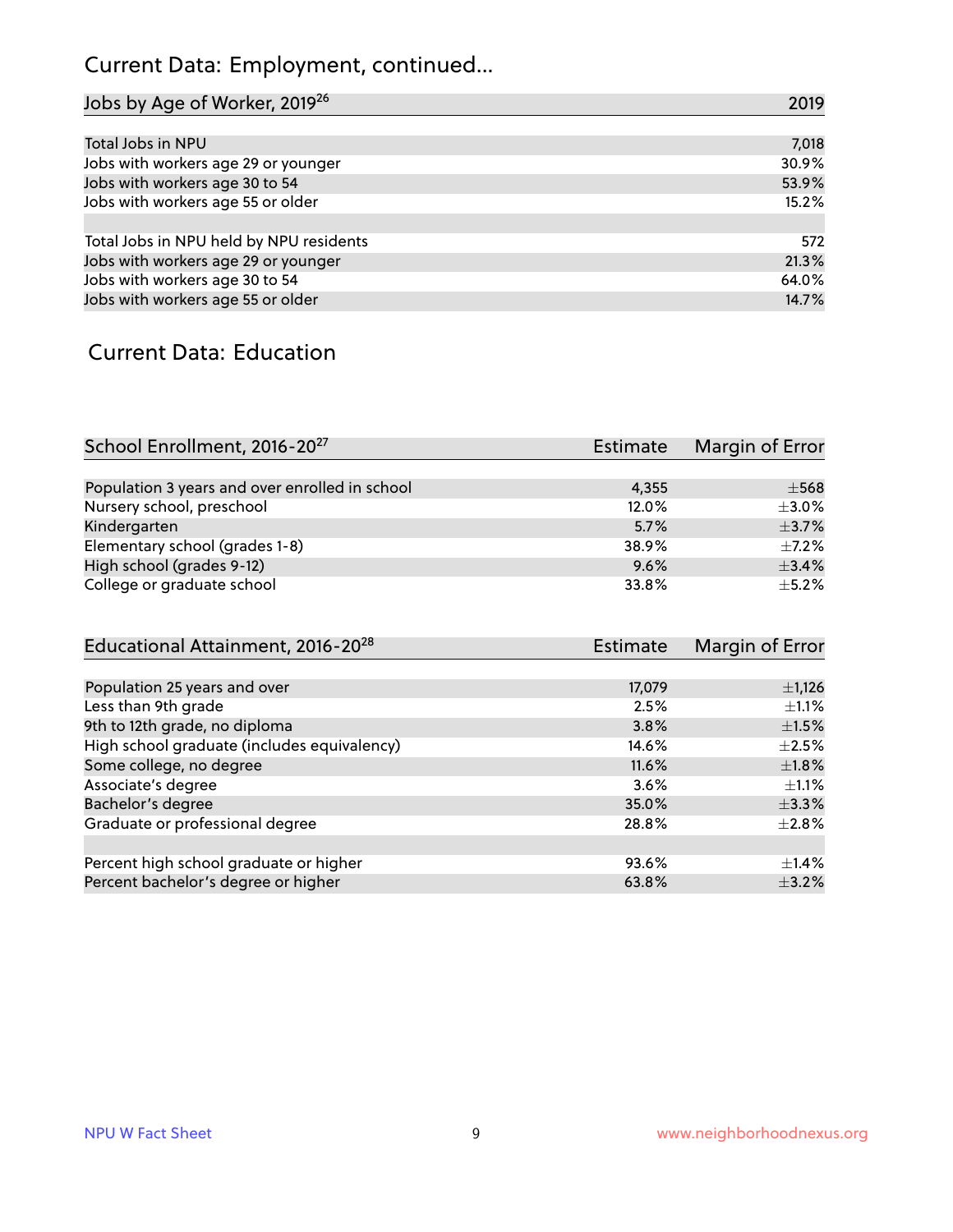#### Current Data: Housing

| Households by Type, 2016-20 <sup>29</sup>            | <b>Estimate</b> | Margin of Error        |
|------------------------------------------------------|-----------------|------------------------|
|                                                      |                 |                        |
| Total households                                     | 9,960           | $\pm$ 555              |
| Family households (families)                         | 51.5%           | $\pm 3.6\%$            |
| With own children under 18 years                     | 21.7%           | $\pm 3.1\%$            |
| Married-couple family                                | 34.4%           | ±3.4%                  |
| With own children of the householder under 18 years  | 13.3%           | ±1.9%                  |
| Male householder, no spouse present, family          | 4.7%            | ±1.7%                  |
| With own children of the householder under 18 years  | 2.7%            | $\pm 1.3\%$            |
| Female householder, no spouse present, family        | 12.4%           | $\pm 2.8\%$            |
| With own children of the householder under 18 years  | 5.7%            | $\pm 2.2\%$            |
| Nonfamily households                                 | 48.5%           | ±4.3%                  |
| Householder living alone                             | 35.2%           | $\pm$ 3.9%             |
| 65 years and over                                    | 7.4%            | $\pm 2.2\%$            |
|                                                      |                 |                        |
| Households with one or more people under 18 years    | 22.0%           | $\pm 2.8\%$            |
| Households with one or more people 65 years and over | 16.0%           | $\pm 2.6\%$            |
|                                                      |                 |                        |
| Average household size                               | 2.22            | $\pm 0.08$             |
| Average family size                                  | 2.87            | $\pm$ 0.15             |
| Housing Occupancy, 2016-20 <sup>30</sup>             | <b>Estimate</b> | Margin of Error        |
|                                                      |                 |                        |
| Total housing units                                  | 11,032          | $\pm$ 520              |
| Occupied housing units                               | 90.3%           | $\pm 2.7\%$            |
| Vacant housing units                                 | 9.7%            | $\pm 2.4\%$            |
| Homeowner vacancy rate                               | 2.8             | $\pm 1.7$              |
| Rental vacancy rate                                  | 7.6             | $+4.3$                 |
| Units in Structure, 2016-20 <sup>31</sup>            | Estimate        | <b>Margin of Error</b> |
|                                                      |                 |                        |
| Total housing units                                  | 11,032          | $\pm 520$              |
| 1-unit, detached                                     | 63.6%           | $\pm 2.7\%$            |
| 1-unit, attached                                     | 6.1%            | $\pm1.4\%$             |
| 2 units                                              | 4.3%            | $\pm 2.0\%$            |
| 3 or 4 units                                         | 5.4%            | ±1.4%                  |
| 5 to 9 units                                         | 4.3%            | $\pm$ 1.4%             |
| 10 to 19 units                                       | 3.3%            | $\pm 2.3\%$            |
| 20 or more units                                     | 12.8%           | $\pm 2.4\%$            |
| Mobile home                                          | 0.2%            | $\pm$ 0.4%             |
| Boat, RV, van, etc.                                  | $0.0\%$         | $\pm$ 0.3%             |
|                                                      |                 |                        |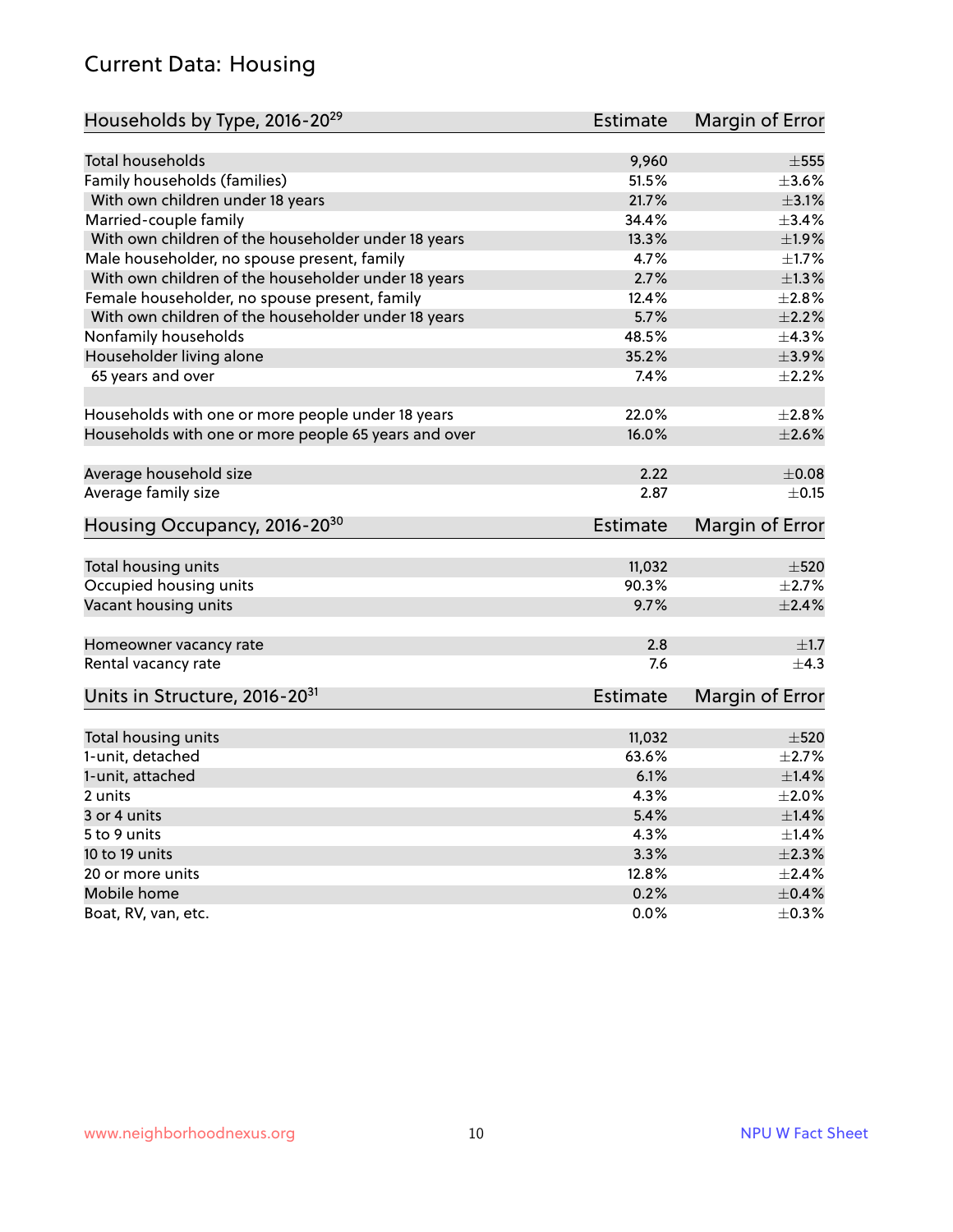#### Current Data: Housing, continued...

| Year Structure Built, 2016-20 <sup>32</sup>    | Estimate | Margin of Error        |
|------------------------------------------------|----------|------------------------|
| Total housing units                            | 11,032   | $\pm 520$              |
| Built 2014 or later                            | 8.0%     | $\pm 2.2\%$            |
| Built 2010 to 2013                             | 3.0%     | $\pm 1.3\%$            |
| Built 2000 to 2009                             | 20.2%    | ±3.3%                  |
| Built 1990 to 1999                             | 4.5%     | $\pm$ 1.4%             |
| Built 1980 to 1989                             | 2.8%     | $\pm 1.1\%$            |
| Built 1970 to 1979                             | 5.2%     | $\pm1.6\%$             |
| Built 1960 to 1969                             | 7.0%     | $\pm 2.2\%$            |
| Built 1950 to 1959                             | 9.3%     | $\pm 2.2\%$            |
| Built 1940 to 1949                             | 11.4%    | $\pm 2.2\%$            |
| Built 1939 or earlier                          | 28.5%    | $\pm 3.1\%$            |
| Housing Tenure, 2016-2033                      | Estimate | Margin of Error        |
|                                                |          |                        |
| Occupied housing units                         | 9,960    | $\pm$ 555              |
| Owner-occupied                                 | 65.9%    | $\pm$ 3.2%             |
| Renter-occupied                                | 34.1%    | $\pm 4.0\%$            |
| Average household size of owner-occupied unit  | 2.29     | $\pm 0.06$             |
| Average household size of renter-occupied unit | 2.07     | $\pm$ 0.20             |
| Residence 1 Year Ago, 2016-20 <sup>34</sup>    | Estimate | <b>Margin of Error</b> |
|                                                |          |                        |
| Population 1 year and over                     | 22,257   | $\pm$ 1,474            |
| Same house                                     | 79.5%    | $\pm$ 3.1%             |
| Different house in the U.S.                    | 20.3%    | $\pm$ 3.3%             |
| Same county                                    | 8.6%     | $\pm 2.1\%$            |
| Different county                               | 11.8%    | $\pm 2.7\%$            |
| Same state                                     | 7.2%     | $\pm 2.4\%$            |
| Different state                                | 4.5%     | $\pm1.5\%$             |
| Abroad                                         | 0.2%     | $\pm$ 0.2%             |
| Value of Housing Unit, 2016-20 <sup>35</sup>   | Estimate | <b>Margin of Error</b> |
| Owner-occupied units                           | 6,564    | $\pm 487$              |
| Less than \$50,000                             | 1.7%     | $\pm 1.9\%$            |
| \$50,000 to \$99,999                           | 2.9%     | $\pm 2.0\%$            |
| \$100,000 to \$149,999                         | 4.7%     | ±1.9%                  |
| \$150,000 to \$199,999                         | 6.1%     | $\pm 2.1\%$            |
| \$200,000 to \$299,999                         | 23.2%    | $\pm$ 4.7%             |
| \$300,000 to \$499,999                         | 41.6%    | $\pm$ 4.5%             |
| \$500,000 to \$999,999                         | 19.1%    | $\pm 3.6\%$            |
| \$1,000,000 or more                            | 0.9%     | $\pm 1.1\%$            |
|                                                |          |                        |
| Mortgage Status, 2016-20 <sup>36</sup>         | Estimate | Margin of Error        |
| Owner-occupied units                           | 6,564    | $\pm$ 487              |
| Housing units with a mortgage                  | 77.3%    | $\pm$ 4.2%             |
| Housing units without a mortgage               | 22.7%    | $\pm$ 3.7%             |

Housing units without a mortgage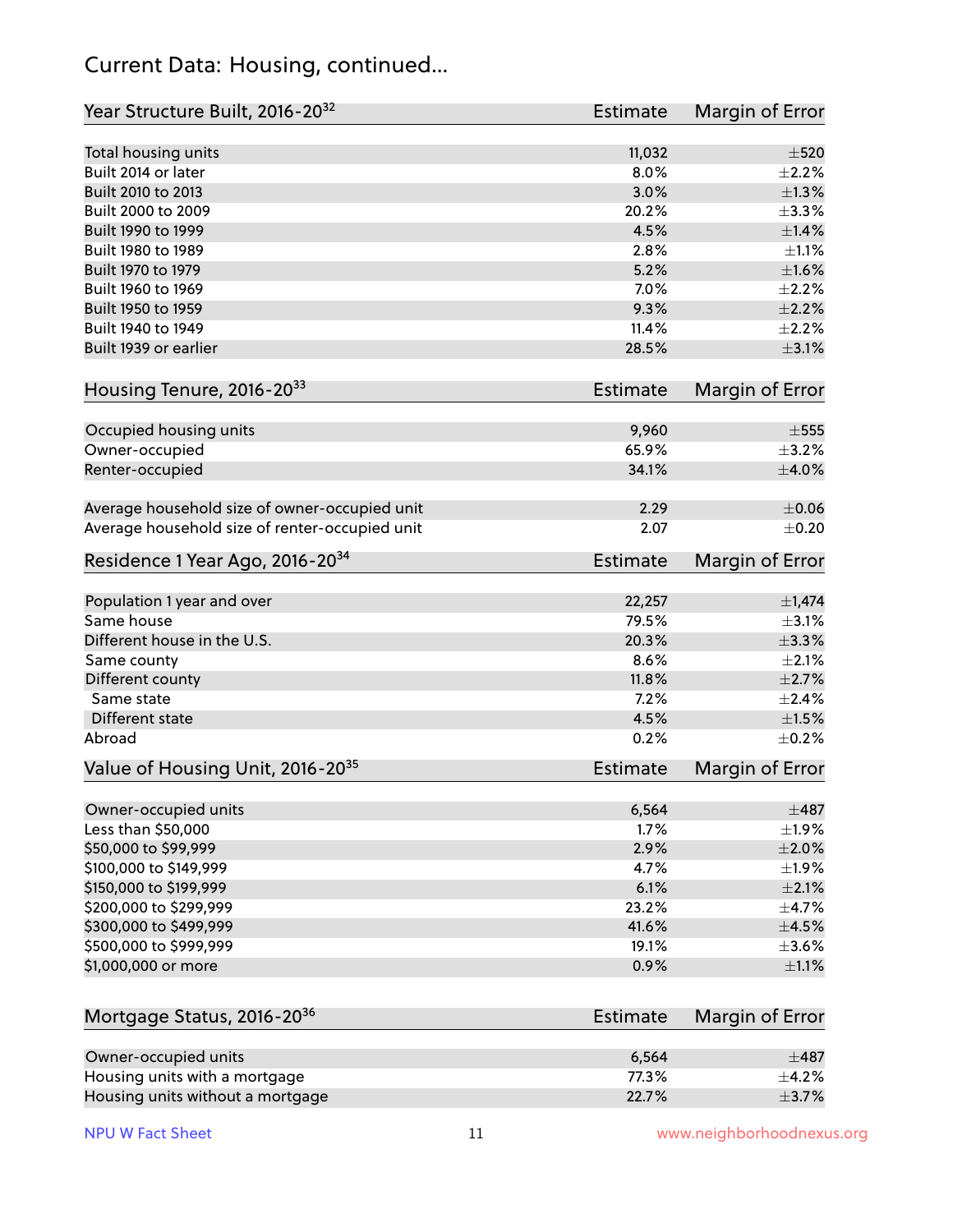## Current Data: Housing, continued...

| Selected Monthly Owner Costs, 2016-20 <sup>37</sup> | Estimate | Margin of Error |
|-----------------------------------------------------|----------|-----------------|
|                                                     |          |                 |
| Housing units with a mortgage                       | 5,074    | $\pm 466$       |
| Less than \$300                                     | 0.0%     | $\pm 1.0\%$     |
| \$300 to \$499                                      | 0.0%     | $\pm1.0\%$      |
| \$500 to \$999                                      | 5.0%     | $\pm$ 3.1%      |
| \$1,000 to \$1,499                                  | 15.3%    | $\pm$ 3.5%      |
| \$1,500 to \$1,999                                  | 29.9%    | $\pm$ 6.4%      |
| \$2,000 to \$2,999                                  | 38.4%    | $\pm$ 4.9%      |
| \$3,000 or more                                     | 11.3%    | $\pm 3.0\%$     |
|                                                     |          |                 |
| Median (dollars)                                    | \$1,996  | $\pm 46$        |
|                                                     |          |                 |
| Housing units without a mortgage                    | 1,489    | $\pm 267$       |
| Less than \$150                                     | 4.1%     | $\pm$ 5.8%      |
| \$150 to \$249                                      | 4.8%     | $\pm$ 5.1%      |
| \$250 to \$349                                      | 16.7%    | $\pm$ 7.5%      |
| \$350 to \$499                                      | 20.1%    | $\pm$ 7.8%      |
| \$500 to \$699                                      | 28.2%    | $\pm 8.0\%$     |
| \$700 or more                                       | 26.1%    | $\pm$ 10.1%     |
|                                                     |          |                 |
| Median (dollars)                                    | \$545    | $\pm$ 49        |

| Selected Monthly Owner Costs as a Percentage of | <b>Estimate</b> | Margin of Error |
|-------------------------------------------------|-----------------|-----------------|
| Household Income, 2016-20 <sup>38</sup>         |                 |                 |
|                                                 |                 |                 |
| Housing units with a mortgage <sup>39</sup>     | 5,055           | $\pm$ 540       |
| Less than 20.0 percent                          | 58.9%           | $\pm$ 5.0%      |
| 20.0 to 24.9 percent                            | 15.6%           | $\pm 3.6\%$     |
| 25.0 to 29.9 percent                            | 7.2%            | $\pm$ 3.1%      |
| 30.0 to 34.9 percent                            | 5.9%            | $\pm$ 2.4%      |
| 35.0 percent or more                            | 12.4%           | $\pm$ 3.9%      |
|                                                 |                 |                 |
| Housing units without a mortgage <sup>40</sup>  | 1,480           | $\pm 283$       |
| Less than 10.0 percent                          | 38.9%           | $\pm$ 8.0%      |
| 10.0 to 14.9 percent                            | 23.8%           | $\pm$ 6.6%      |
| 15.0 to 19.9 percent                            | 7.1%            | $\pm$ 4.9%      |
| 20.0 to 24.9 percent                            | 6.7%            | $\pm$ 5.8%      |
| 25.0 to 29.9 percent                            | 0.7%            | $\pm 2.5\%$     |
| 30.0 to 34.9 percent                            | 2.2%            | $\pm$ 3.2%      |
| 35.0 percent or more                            | 20.6%           | $\pm$ 9.4%      |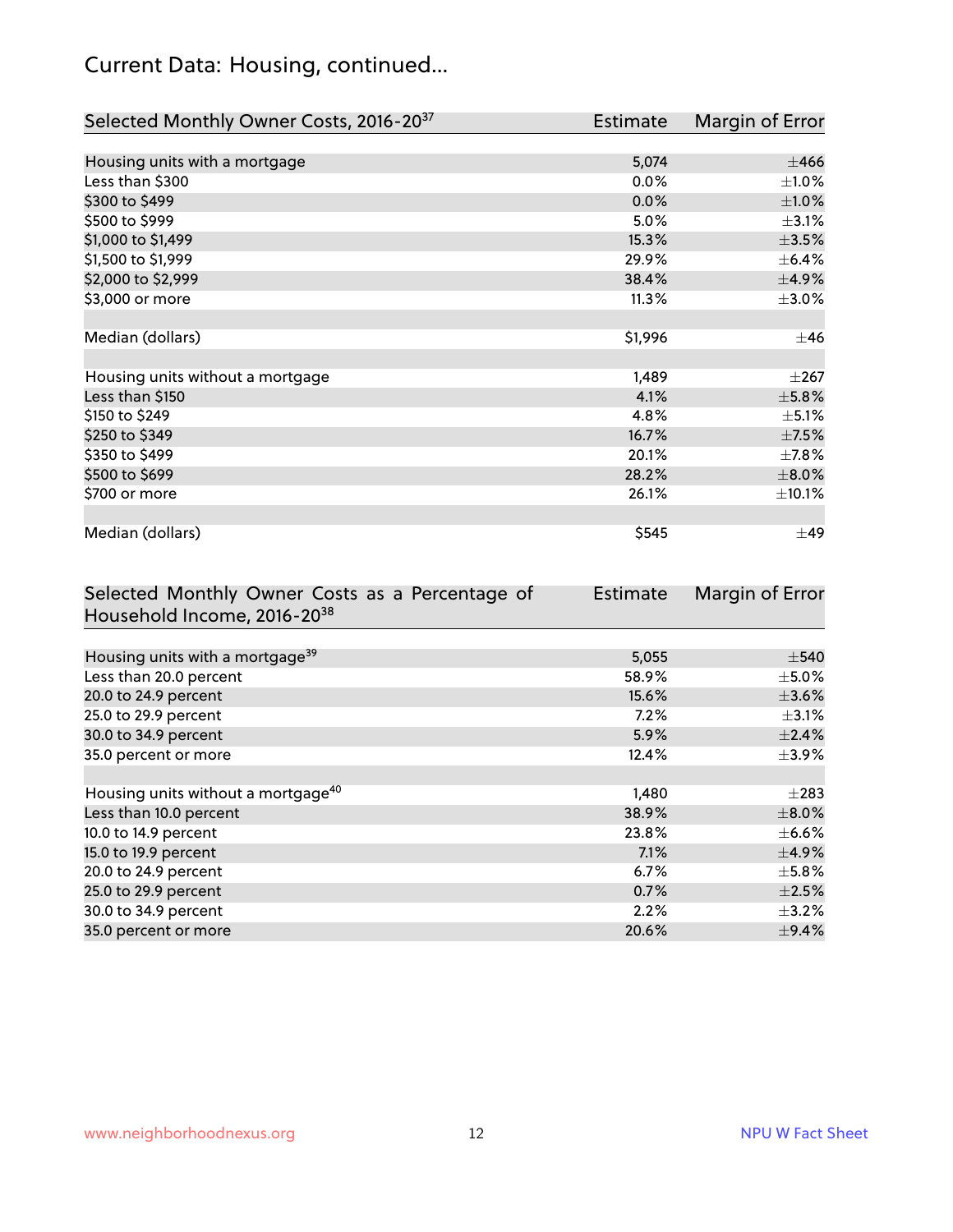#### Current Data: Housing, continued...

| Gross Rent, 2016-20 <sup>41</sup>                                   | Estimate        | Margin of Error |
|---------------------------------------------------------------------|-----------------|-----------------|
|                                                                     |                 |                 |
| Occupied units paying rent                                          | 3,211           | ±416            |
| Less than \$200                                                     | 1.0%            | $\pm 2.2\%$     |
| \$200 to \$499                                                      | 7.1%            | $\pm 4.5\%$     |
| \$500 to \$749                                                      | 4.0%            | $\pm$ 3.3%      |
| \$750 to \$999                                                      | 14.1%           | $\pm 4.5\%$     |
| \$1,000 to \$1,499                                                  | 34.0%           | $\pm$ 6.9%      |
| \$1,500 to \$1,999                                                  | 22.1%           | $\pm$ 6.0%      |
| \$2,000 or more                                                     | 17.8%           | $\pm$ 8.2%      |
| Median (dollars)                                                    | \$1,374         | ±49             |
|                                                                     |                 |                 |
| No rent paid                                                        | 185             | $\pm$ 133       |
|                                                                     |                 |                 |
| Gross Rent as a Percentage of Household Income,<br>$2016 - 20^{42}$ | <b>Estimate</b> | Margin of Error |
|                                                                     |                 |                 |
| Occupied units paying rent <sup>43</sup>                            | 3,145           | $\pm 495$       |
| Less than 15.0 percent                                              | 15.7%           | $\pm$ 6.5%      |
| 15.0 to 19.9 percent                                                | 8.3%            | ±3.4%           |
| 20.0 to 24.9 percent                                                | 15.2%           | $\pm$ 4.5%      |
| 25.0 to 29.9 percent                                                | 15.0%           | $\pm$ 5.1%      |
| 30.0 to 34.9 percent                                                | 5.7%            | $\pm 3.5\%$     |
| 35.0 percent or more                                                | 39.9%           | $\pm$ 8.7%      |

## Current Data: Transportation

| Commuting to Work, 2016-20 <sup>44</sup>  | <b>Estimate</b> | Margin of Error |
|-------------------------------------------|-----------------|-----------------|
|                                           |                 |                 |
| Workers 16 years and over                 | 13,915          | $\pm$ 1,072     |
| Car, truck, or van - drove alone          | 63.6%           | $\pm$ 1.9%      |
| Car, truck, or van - carpooled            | 5.9%            | $\pm$ 1.7%      |
| Public transportation (excluding taxicab) | 5.6%            | $\pm 1.6\%$     |
| Walked                                    | 2.3%            | $\pm1.0\%$      |
| Other means                               | 3.3%            | $\pm 1.3\%$     |
| Worked at home                            | 19.3%           | $\pm$ 4.6%      |
|                                           |                 |                 |
| Mean travel time to work (minutes)        | 30.9            | $\pm 1.2$       |

| Access to a Vehicle, 2016-20 <sup>45</sup> | Estimate | Margin of Error |
|--------------------------------------------|----------|-----------------|
|                                            |          |                 |
| Occupied housing units                     | 9,960    | $\pm$ 555       |
| No vehicles available                      | 9.4%     | $+2.5%$         |
| 1 vehicle available                        | 35.0%    | $\pm$ 4.1%      |
| 2 vehicles available                       | 44.2%    | $\pm$ 3.8%      |
| 3 or more vehicles available               | 11.4%    | $+3.0%$         |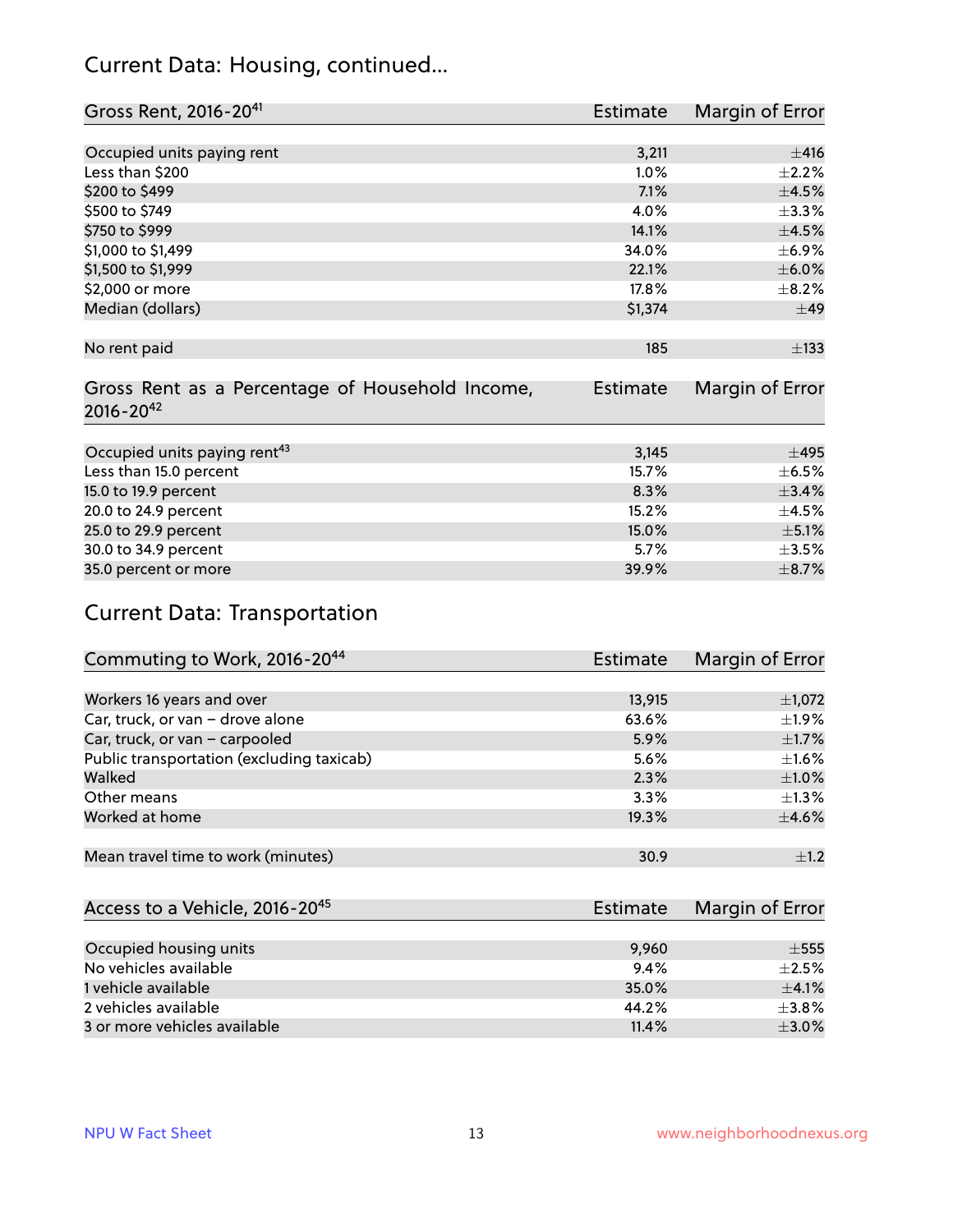#### Current Data: Health

| Health Insurance coverage, 2016-2046                    | <b>Estimate</b> | Margin of Error |
|---------------------------------------------------------|-----------------|-----------------|
|                                                         |                 |                 |
| Civilian Noninstitutionalized Population                | 22,317          | ±1,489          |
| With health insurance coverage                          | 90.5%           | $\pm 2.2\%$     |
| With private health insurance coverage                  | 78.4%           | $\pm 2.1\%$     |
| With public health coverage                             | 19.3%           | $\pm$ 3.3%      |
| No health insurance coverage                            | 9.5%            | $\pm 1.5\%$     |
| Civilian Noninstitutionalized Population Under 19 years | 4,046           | ±4,046          |
|                                                         | 6.2%            |                 |
| No health insurance coverage                            |                 | $\pm$ 3.7%      |
| Civilian Noninstitutionalized Population 19 to 64 years | 16,154          | $\pm$ 1,247     |
| In labor force:                                         | 14,547          | $\pm$ 1,127     |
| Employed:                                               | 13,667          | ±1,056          |
| With health insurance coverage                          | 91.4%           | ±3.3%           |
| With private health insurance coverage                  | 90.2%           | $\pm$ 3.4%      |
| With public coverage                                    | 3.2%            | $\pm$ 1.9%      |
| No health insurance coverage                            | 8.6%            | ±1.9%           |
|                                                         |                 |                 |
| Unemployed:                                             | 880             | $\pm$ 1,056     |
| With health insurance coverage                          | 64.2%           | ±35.2%          |
| With private health insurance coverage                  | 42.3%           | ±13.4%          |
| With public coverage                                    | 21.9%           | ±23.7%          |
| No health insurance coverage                            | 35.8%           | ±23.2%          |
|                                                         |                 |                 |
| Not in labor force:                                     | 1,607           | $\pm$ 383       |
| With health insurance coverage                          | 77.6%           | ±12.2%          |
| With private health insurance coverage                  | 52.1%           | $\pm$ 15.0%     |
| With public coverage                                    | 41.0%           | ±16.5%          |
| No health insurance coverage                            | 22.4%           | $\pm$ 6.6%      |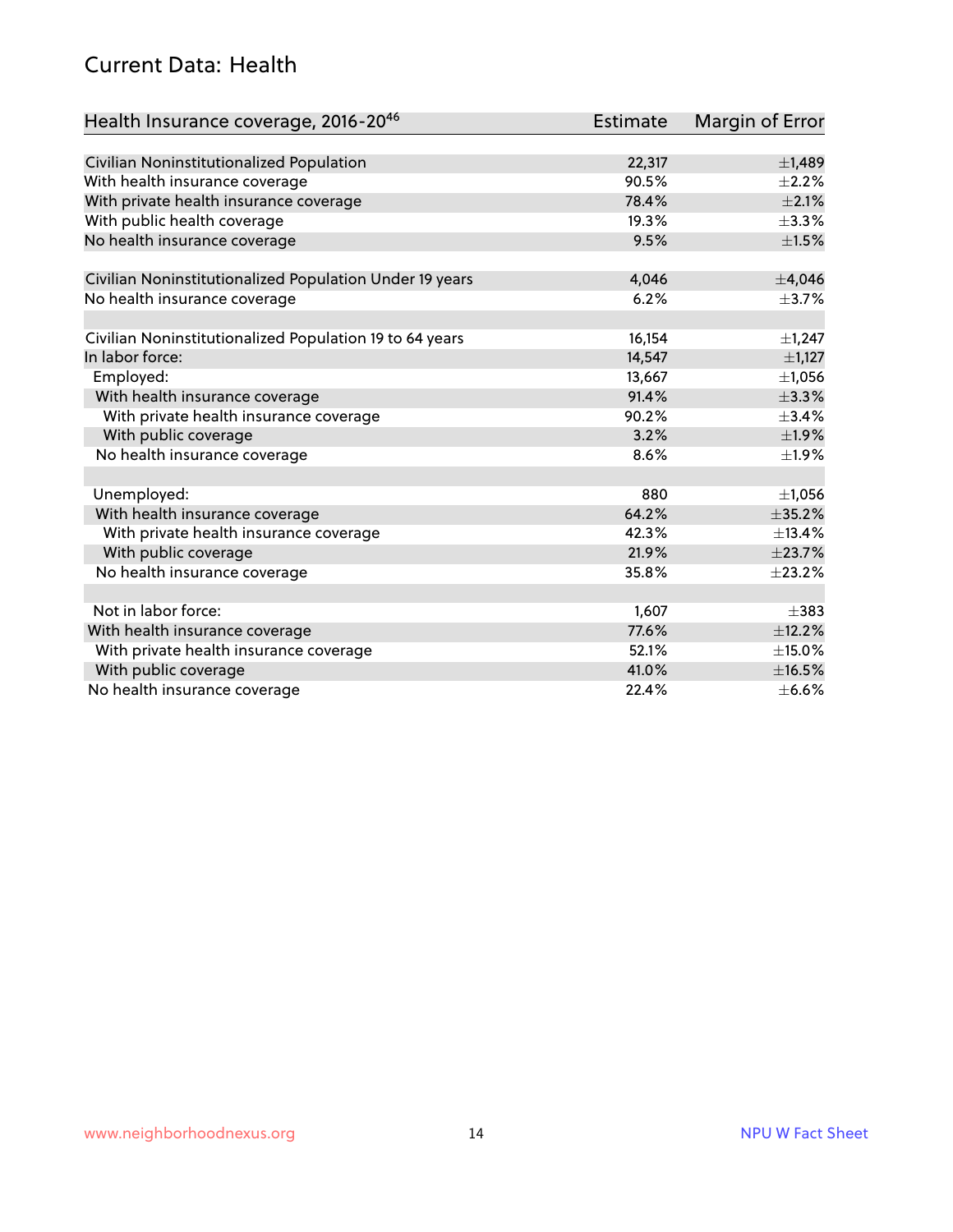#### Notes:

- 1. Source: U.S. Census Bureau, Decennial Census 2000, SF1 tables P8, P12; American Community Survey, tables B01001, B03002
- 2. This category includes Pacific Islanders, Native Americans and Alaska Natives, people who identify as some other race, and those who identify as bi/multi racial.
- 3. Source: U.S. Census Bureau, Decennial Census 2000, SF1 tables P15, P16, P18, P19; American Community Survey, tables B11001, B11005, B11003
- 4. Source: U.S. Census Bureau, Decennial Census 2000, SF3 table P37; American Community Survey, table B15002
- 5. Source: U.S. Census Bureau, Longitudinal Employer-Household Dynamics Residential Area Characteristics, Table JT01 (Primary Jobs); Workplace Area Characteristics, Table JT00 (All Jobs)
- 6. Source: U.S. Census Bureau, Decennial Census 2000, SF3 tables P52, P87; American Community Survey, tables B19001, B17001
- 7. Source: U.S. Census Bureau, Decennial Census 2000, SF1 tables H3, H4; American Community Survey, tables B25002, B25009
- 8. Source: U.S. Census Bureau, Decennial Census 2000, SF3 table H44; American Community Survey, tables B25044
- 9. Source: Atlanta Police Department, COBRA; U.S. Census Bureau, American Community Survey, table B01001
- 10. Source: U.S. Census Bureau, American Community Survey, table B01001
- 11. Source: U.S. Census Bureau, American Community Survey, table B03002
- 12. Source: U.S. Census Bureau, American Community Survey, table B05002
- 13. Source: U.S. Census Bureau, American Community Survey, table B05003
- 14. Source: U.S. Census Bureau, American Community Survey, tables B19001, B19025, B19051, B19061, B19055, B19065, B19059, B19069, B19056, B19066, B19057, B19067, B22001, B19101, B19127
- 15. Source: U.S. Census Bureau, American Community Survey, tables B19201, B19214, B20017, B19313
- 16. Source: U.S. Census Bureau, American Community Survey, table B17010
- 17. Source: U.S. Census Bureau, American Community Survey, tables B17001, B17006, B17021, B17007. Table totals may be lower than the total population, as they are based on the population for whom poverty status is determined.
- 18. Source: U.S. Census Bureau, American Community Survey, B17001H, B17001B, B17001D, B17001I. Table totals may be lower than the total population, as they are based on the population for whom poverty status is determined.
- 19. Source: U.S. Census Bureau, American Community Survey, tables B23001, B23008
- 20. Source: U.S. Census Bureau, American Community Survey, table C24030
- 21. Source: U.S. Census Bureau, American Community Survey, table C24010
- 22. Source: U.S. Census Bureau, American Community Survey, table B24080
- 23. Source: U.S. Census Bureau, Longitudinal Employer-Household Dynamics Origin-Destination Data, Tables JT00 Main and JT00 Aux
- 24. Source: U.S. Census Bureau, Longitudinal Employer-Household Dynamics Origin-Destination Data, Tables JT00 Main and JT00 Aux
- 25. Source: U.S. Census Bureau, Longitudinal Employer-Household Dynamics Origin-Destination Data, Tables JT00 Main and JT00 Aux
- 26. Source: U.S. Census Bureau, Longitudinal Employer-Household Dynamics Origin-Destination Data, Tables JT00 Main and JT00 Aux
- 27. Source: U.S. Census Bureau, American Community Survey, table B14001
- 28. Source: U.S. Census Bureau, American Community Survey, table B15002
- 29. Source: U.S. Census Bureau, American Community Survey, tables B11001, B11003, B11007, B11005, B09019
- 30. Source: U.S. Census Bureau, American Community Survey, tables B25002, B25003, B25004
- 31. Source: U.S. Census Bureau, American Community Survey, table B25024
- 32. Source: U.S. Census Bureau, American Community Survey, table B25034
- 33. Source: U.S. Census Bureau, American Community Survey, tables B25009, B25008, B25003
- 34. Source: U.S. Census Bureau, American Community Survey, table B07003
- 35. Source: U.S. Census Bureau, American Community Survey, table B25075. This value is self-reported and may differ from home values as determined by the County Tax Assessor.
- 36. Source: U.S. Census Bureau, American Community Survey, table B25081
- 37. Source: U.S. Census Bureau, American Community Survey, table B25087
- 38. Source: U.S. Census Bureau, American Community Survey, table B25091
- 39. Excludes units where Selected Monthly Owner Costs as a Percentage of Income cannot be computed.
- 40. Excludes units where Selected Monthly Owner Costs as a Percentage of Income cannot be computed.
- 41. Source: U.S. Census Bureau, American Community Survey, table B25063
- 42. Source: U.S. Census Bureau, American Community Survey, table B25070
- 43. Excludes units where Gross Rent as a Percentage of Income cannot be computed.
- 44. Source: U.S. Census Bureau, American Community Survey, tables B08101, B08013
- 45. Source: U.S. Census Bureau, American Community Survey, table B25044
- 46. Source: U.S. Census Bureau, American Community Survey, tables B18135, B27011

The dagger (†) symbol denotes values that cannot be computed.